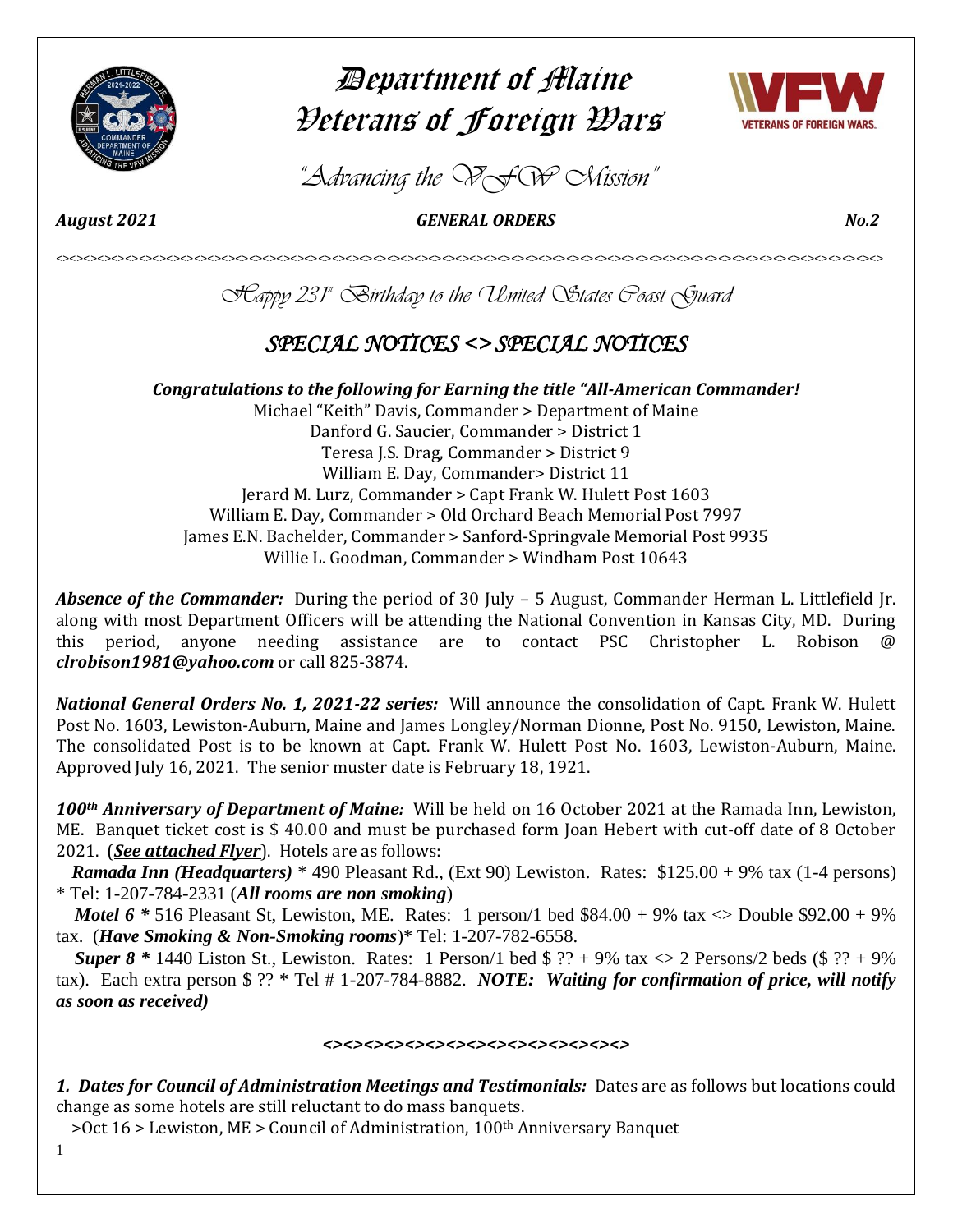>Jan 15 > Waterville - Winslow, ME > Council of Administration, Voice of Democracy, Patriots Pen & Teacher of the Year Banquet

 >Apr 9 Ellsworth, ME > Council of Administration, State Commander/President Banquet >Jun 10-12 > Lewiston, ME >State Convention, Council of Administration, Lewiston, ME

# *2. Council of Administration:* Will be held on 16 October 2022 at the Ramada Inn, Lewiston, ME. >Audit & Finance Cmtee Meeting : 8:30 am >Service Office Cmtee Meeting > 9:30 am >Council of Administration Meeting > 1 pm

*3. Mailing of Annual Information to all Posts & Districts Commanders, Department Chairperson,*  **Department Officers and PSCs:** Information was mailed to all recently. It is asked because of much information is being provided in these packages that the Commander and Quartermaster make sure that the information is disseminated to their respective Officers and Chairmen.

*4. Department Directory:* Wass mailed to all along respectively with the annual mailing of information. Please note that the information derived for the directory was obtained from the election reports as filed by all of the Posts and Districts in the Department. Upon receipt of the directories, please make sure that the information is correct, any errors, please email the correct information to the State Adjutant office.

*5.* Attention of all members is directed to Section 901 of the National Bylaws, "Discipline of Members." Members who have committed offenses recognized by the Veterans of Foreign Wars of the United States may be subject to disciplinary action. Members are reminded that acts of Sexual Harassment, Racial or Sexual Discrimination, and all other conduct prejudicial to good order and discipline or conduct determined to be unbecoming of a member will not be condoned. In general, harassment and discrimination consists of any form of verbal, non-verbal, or physical conduct that is sufficiently severe and/or pervasive enough to have the purpose or effect of creating an intimidating, hostile, or offensive environment or otherwise interfering with another's ability to participate in VFW events. All members will be treated with dignity and respect.

*6.* For purposes of clarification, we do not operate as a men's organization or a ladies organization, but as the Veterans of Foreign Wars of the United States and its VFW Auxiliary.

*7. Attention of commanders at all levels:* Is directed to Section 703 of the National Bylaws which requires that each accountable officer be bonded with an indemnity company in the sum at least equal to the amount of the liquid assets for which he may be accountable.

*8. Attention of Post Commanders:* Is directed to the requirement of timely filing of Internal Revenue Form 990 and 990/T, where applicable. Forms may be secured from your local Post Office or branch office of the Internal Revenue Service.

*9. Posts Commanders:* Are urged to start planning suitable programs now for the observance of Veterans Day (see Section 223 of the Manual of Procedure).

*10. Change of Post and District Officers:* All District and Post Commanders are reminded that whenever there is change of Officer(s) within the Post or District that they need to notify the State Adjutant Office asap so that the Department directory can be updated accordingly and the information disseminated to all in the General Orders.

11. Patriot Day, September 11: Per Presidential Proclamation, September 11, is designated as "Patriot Day." The President requests the flag of the United States to be flown at half-staff (sunrise to sunset) and a moment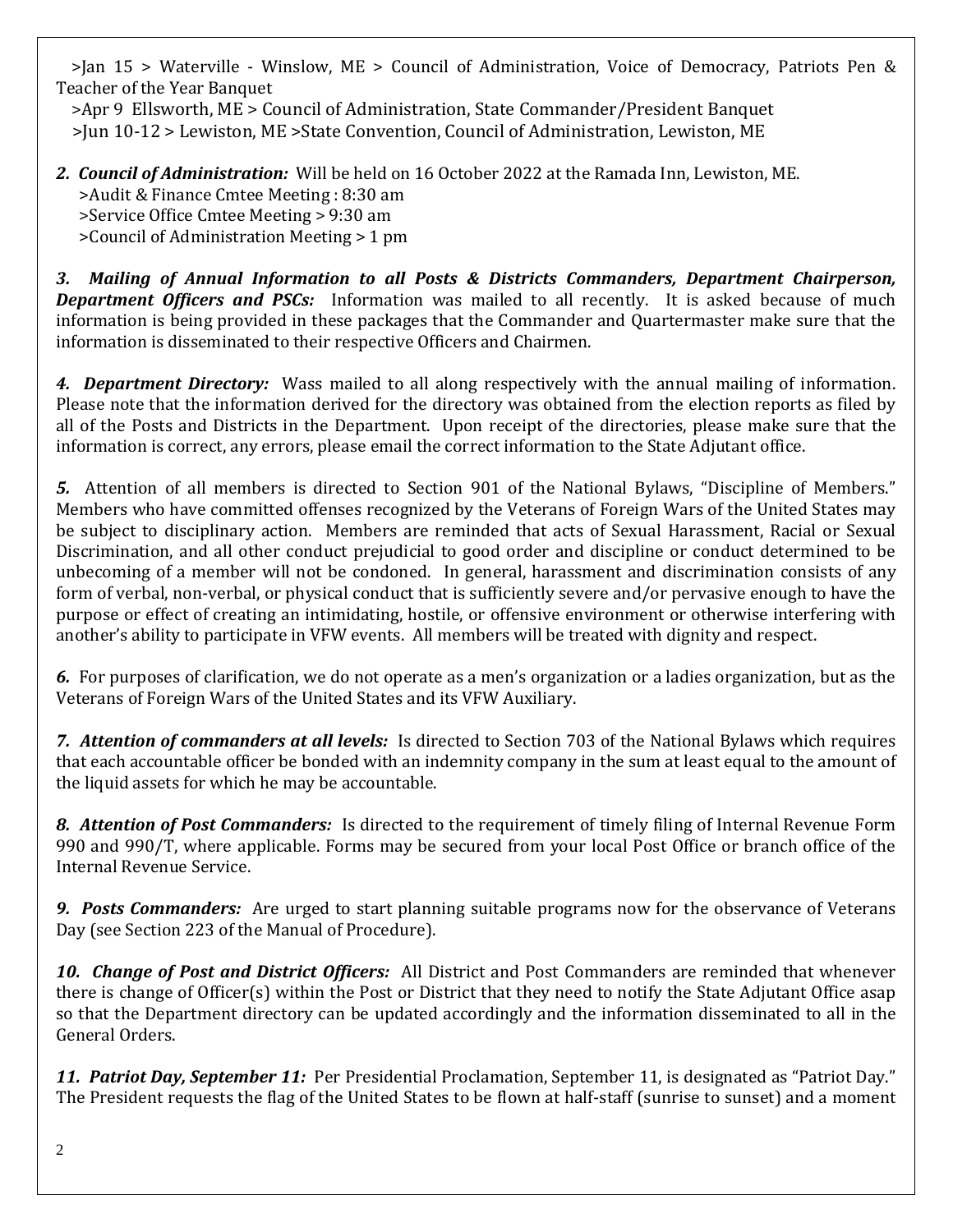of silence observed in honor of the individuals who lost their lives on that day due to terrorist attacks on the United States.

*12. Change of Post and District Officers:* All District and Post Commanders are reminded that whenever there is change of Officer(s) within the Post or District that they need to notify the State Adjutant Office ASAP so that the Department directory can be updated accordingly and the information disseminated to all in the General Orders.

*13. District Meetings Date Changes:* District Commanders are reminded to notify the State Adjutant office ASAP of any changes in District meeting dates so that the respective Department Representative can be notified in plenty of time.

*14. Candidates for State Surgeon 2022-2023:* Any member wishing to run for the high office of State Surgeon are to notify the State Adjutant office via e-mail of their intent for publishing in the GOs.

*15. Chain of Command:* Commander Davis has asked that you use your chain of command if there are issues at your Posts. It is asked that you start with the Post Commander, then the District Commander and finally the State Commander. Most situations/problems can be rectified/resolved at the Post level.

*16. Eastern Conference:* Will be held Oct 29-31, 2021 at the Princess Royale Ocean Front Hotel and Conference Center, 9100 Ocean Highway – Oceanfront, Ocean City, MD 28142. Room rates are: \$89+ tax for Ocean/Pool View, \$129.00+tax for Ocean front. Please make your reservations by calling directly to the hotel @ 1-800-4-Royale. The deadline for room reservations is 20 September 2021, after that deadline, all unreserved rooms will be released to the general public. If a handicap room is needed, please let the hotel know at the time of reservation.

*17. Trustee's Report of Audit:* Post/District are reminded to forward their Trustees' reports at the end of each quarter of current year: June 30, Sep 30; Dec 31 and Mar 31; send these reports as soon as possible after each quarter to the Department Quartermaster.

*18. 2021 National By-Laws – Manual of Procedures Book:* At the upcoming National Convention in Kansas City, many changes will be voted on and published in the 2021 book. All Posts are asked to order the book from the VFW store for their use. *CoA members will receive their by-laws book from the Department.*

*19. District/Post By-Laws:* District and Posts are reminded to look at when you last updated your by-laws. If it has been more than 5 years, you need to look at them and update them. Please use the current template as provided by National Headquarters or contact the State Adjutant who will email you the current template. Once completed, please forward 3 original signed copies to State Headquarters for review and then forwarding to National for approval. Several Post and Districts have submitted them to date and approved by National.

*20.* Attention is directed to Section 213 of the National Bylaws concerning any Post in arrears for any financial obligations to County Council (if applicable), District, Department and National for fees, dues, poppy money, supply money, failing to have the office of Quartermaster properly bonded in accordance with Section 703, failing to ensure that the Post is properly insured in accordance with Section 709, failing to submit properly completed quarterly Post Trustees Report of Audit, Post Election Report for the ensuing year, or other obligations, shall be deprived of all representation in County Council and District meetings; County Council, District, Department and National Conventions. Such representation shall be restored promptly upon proper adjustment of such deficiencies.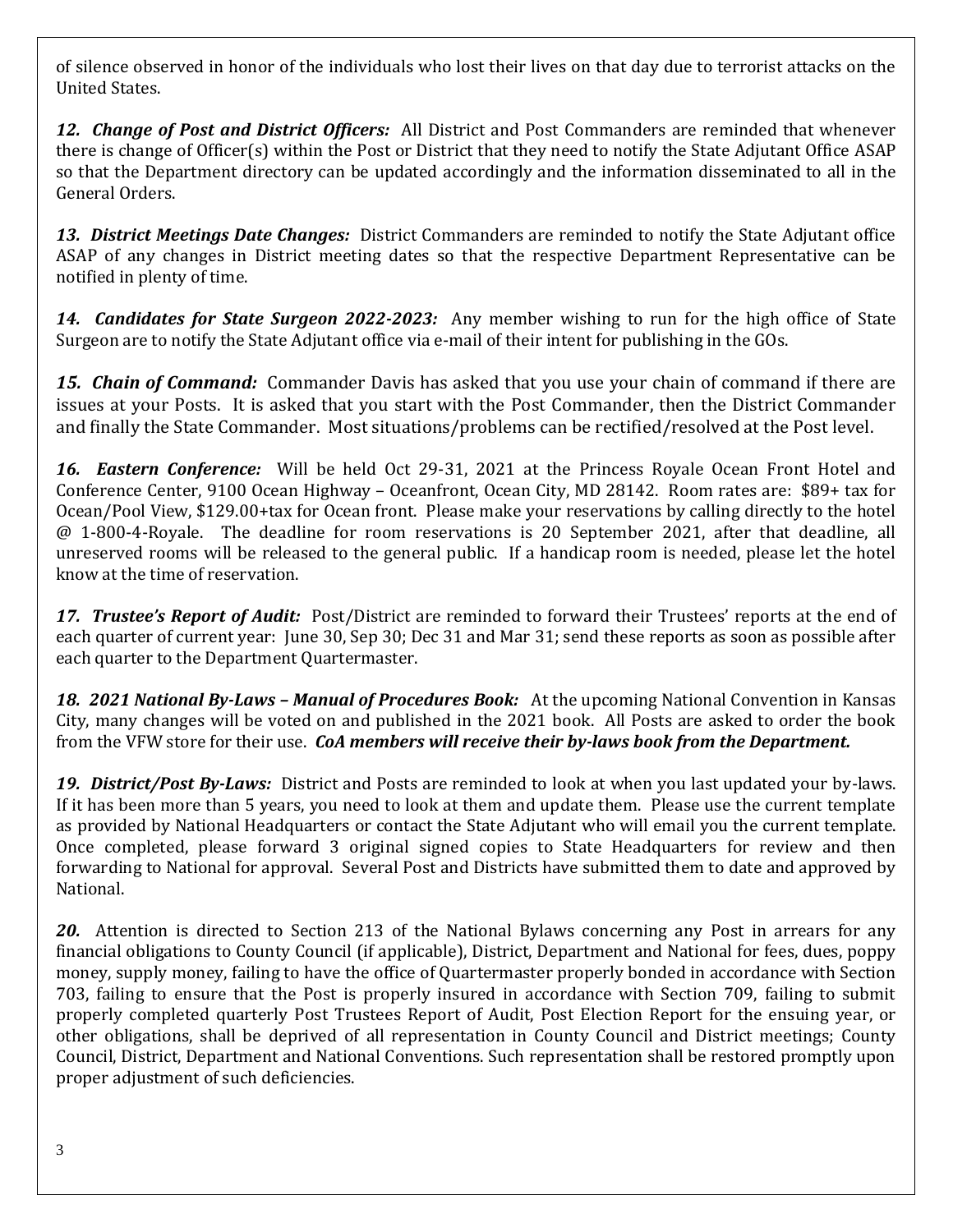*21. Control of Units:* Article VII – Section 709. All activities, unit or club sponsored, conducted, or operated by, for, or on the behalf of Post, District, or Department shall be at all times under the direct control of such Post, District, or Department and that all *money, properties or assets of any kind* must be placed in that care.

# *22. Dates to Remember:*

 31 July – 3 Aug > National Convention, Kansas City, MO 6 Sep > Labor Day 11 Sep > Patriot's Day 17 Sep > POW/MIA Day 16 Oct > Department 100<sup>th</sup> Anniversary Banquet, Council of Administration, Lewiston, ME

# *23. Candidates for Department High Office 2022 - 2023:*

 Department Commander > Jennifer L. Lane > Post 1603 Department Sr. Vice Commander > John J. Bouchard > Post 9389 Department Jr. Vice Commander > Anthony R. Kimble > Post 3108 Department Quartermaster > David D. Williams > Post 1641 Department Chaplain > Kevin G. Woodward > Post 11553 Department Judge Advocate > Amy H. Morse-Meuchel > Post 6859 Department Surgeon > Teresa J.S. Drag > Post 9787 Department Surgeon > William E. Day > Post 7997 Department Surgeon > Randolph S. Michaud > Post 2599

# *24. District Meeting Dates:*

 $D-6 > 8$  Aug @ 1 pm > Washington Post  $9437 >$  Cmdr Littlefield D-3 > 15 Aug @ 2 pm > Calais Post 9779 > Cmdr Littlefield  $D-5 > 15$  Aug @ 1 pm > Farmington Post 10881 (Farmington Fort on Rt 2) > JA Kimble  $D-7 > 29$  Aug @ 2 pm > Bath Post 7738 (Phippsburg Sportsmen's Club) > Cmdr Littlefield  $D-1 > 12$  Sep @ 1 pm > Ashland Post 6187 > Cmdr Littlefield D-5 > 26 Sep @ 1 pm > Jackman Post 5723 (American Legion Post, 344 Main St) > QM Williams  $D-10 > 26$  Sep @ 1 pm > Portland Post  $6859 > SG$  Meuchel  $D-11 > 26$  Sep @ 2 pm > Sanford Post 9935 > Cmdr Littlefield  $D-6 > 10$  Oct @ 1 pm > Northport Post  $6131 >$  SVC Lane D-4 > 23 Oct @ 2 pm > Hampden Post 4633 > Cmdr Littlefield  $D-8 > 24$  Oct @ 12 noon > Winslow Post  $8835 >$  JA Kimble D-9 > 31 Oct @ 1 pm > Auburn Post 1603 > Cmdr Littlefield

*25. Directory Changes:* None

BY COMMAND OF:

Herman L. Littlefield Jr.

Herman L. Littlefield Jr. Commander

OFFICIAL:

Andre L. Dumas

Andre L. Dumas Adjutant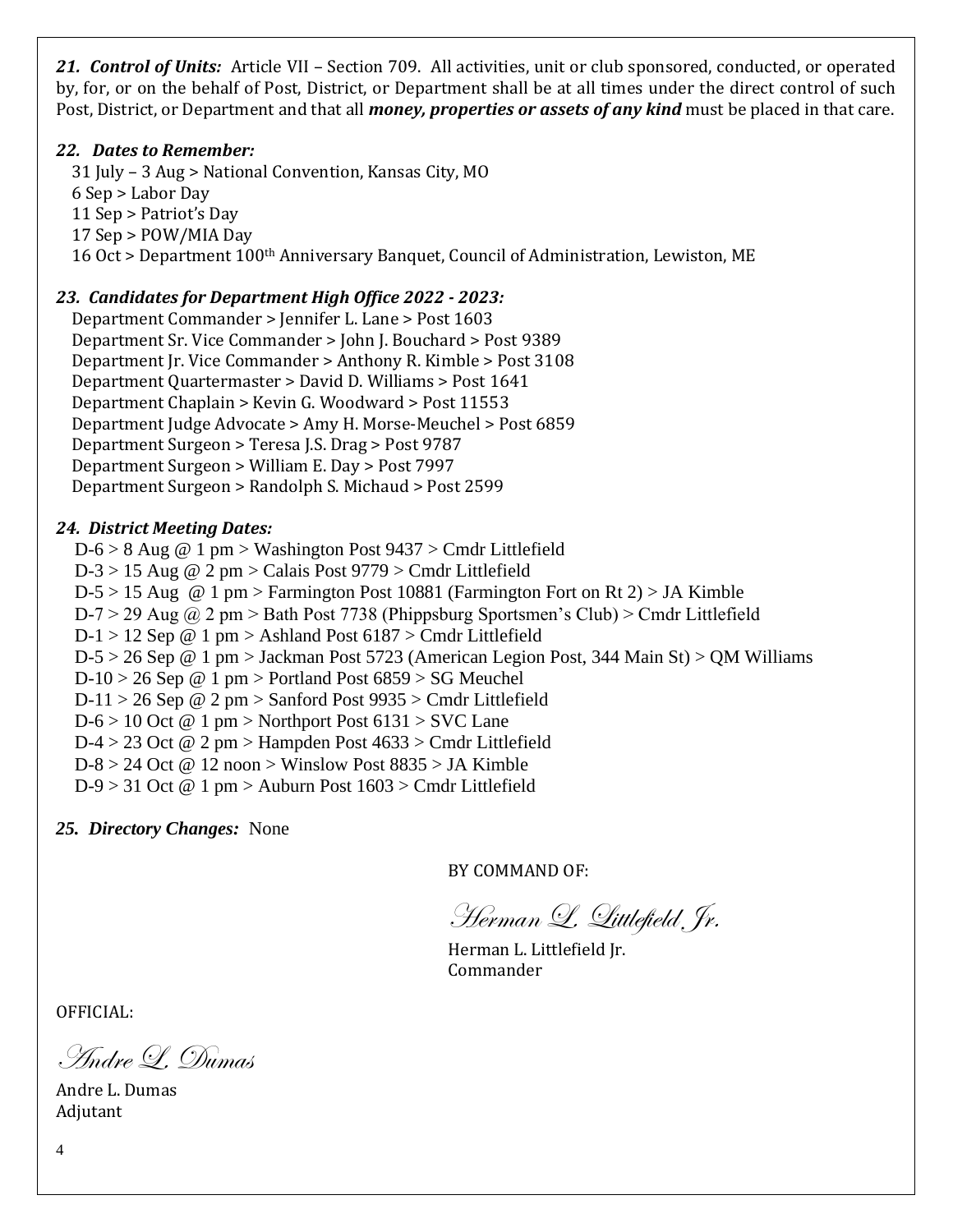

*State Commander Herman L. Littlefield Jr.*



Comrades:

 I hope that the August General Orders find you all in good health. July is just rapidly passing us all by and it will soon be over. Some of the Department Officers will be leaving for the National Convention being held in Kansas City, MO at the end of July. A lot will happen in a short time. As we have not really met as a national unit in the past 2 years, many things in the By-Laws will have to be revisited and revised and new National Officers elected and installed. It will be a busy convention but it will be great to see and visit with members once again.

Upon returning from the National Convention, work will continue unto the October CoA and the 100<sup>th</sup> year celebration of the Department of Maine, VFW. Further information will be sent out to all very soon. Please plan to attend and celebrate this milestone in our VFW history.

 Again, I would like to Thank everyone for your confidence in electing me as your Department Commander for the year 2021-2022. Let's make this a great year. Aim for 100% in membership again. This past year (2020-2021) Commander Davis attained 100.31% in membership and placed first in the Eastern Conference. How did we make that happen for him? *We all worked together as a TEAM.*Let's keep up that teamwork and once again show the nation how powerful we are here in our little State of Maine.

 Have a safe and happy summer with all your outdoor activities at home, on the road, in the air or on the water. Safety must always be first and foremost.

 The Commander's Special Project for this year is the House in the Woods located in Lee, Maine. The POC for this project is Sr. Vice Commander Jennifer Lane.

Loyally,

Herman L. Littlefield, Jr.

Herman L. Littlefield Jr. Commander

"Advancing the VFW Mission"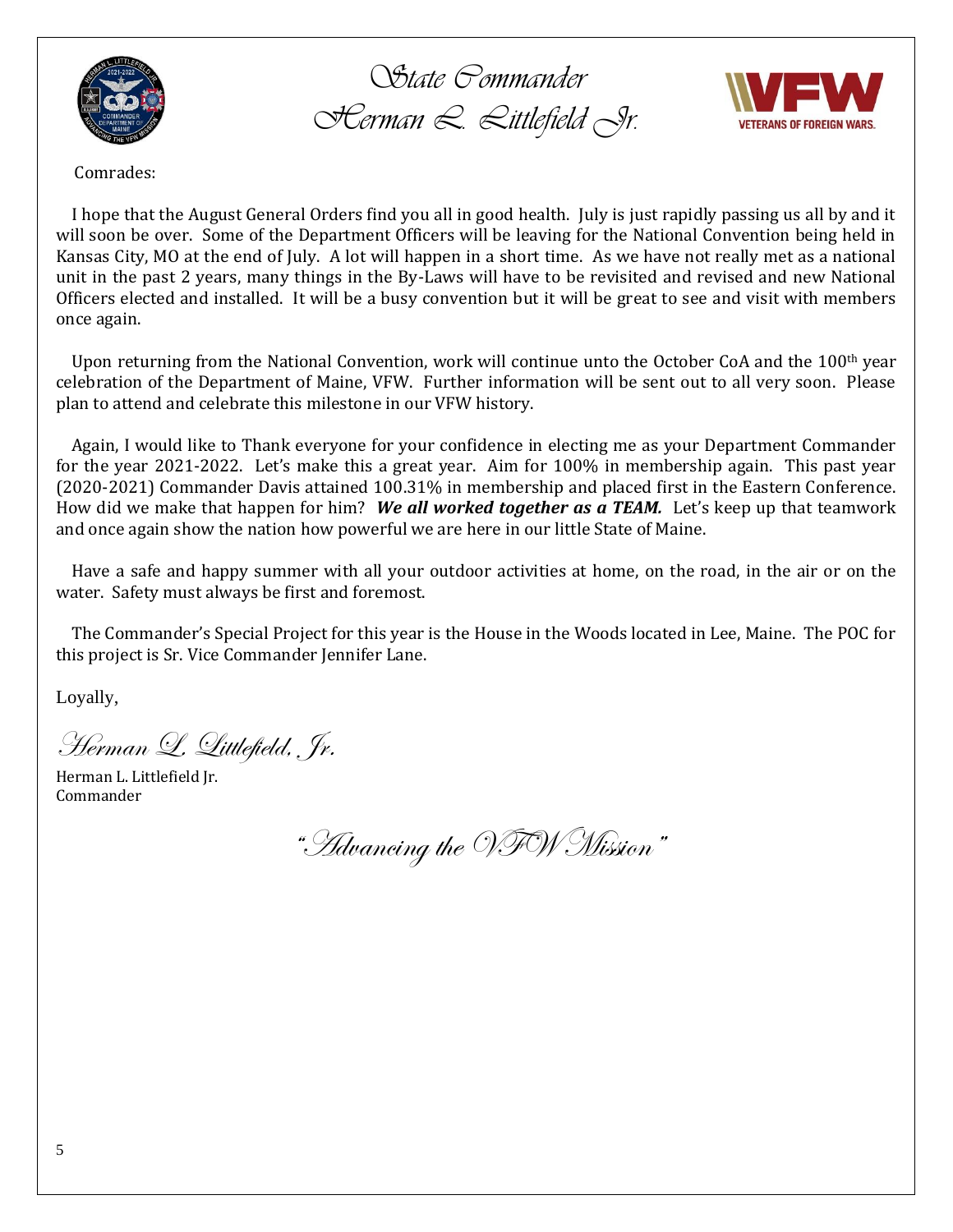

Deceased Roll Call



*Department of Maine, VFW Kevin G. Woodward, Chaplain 25 July 2021 ~ 24 August 2021 "May our Comrades Rest in Eternal Peace in Post Eternity?"*

*<><><><><><><><><><><><><><><><><><><><><><><><><><><><><><><><><><><><><><><><><><><><><><><><><><><>*

# *District 1*

2599 > BELYEA, Robert A.

9389 > THOMPSON, Roland F.

# *District 3*

9779 > BEZANSON, James H, SULLIVAN, John E. III

# *District 4*

4633 > GRANT, Harold D.

# *District 6*

3108 > BUTER, Joseph M.

# *District 9*

1603 > BERNARD, Fred R.

3335 > FULLER, Eric R.

# *Members-at-Large*

15020 > CLARK, Earl R. HGGINS, Harold K. Sr.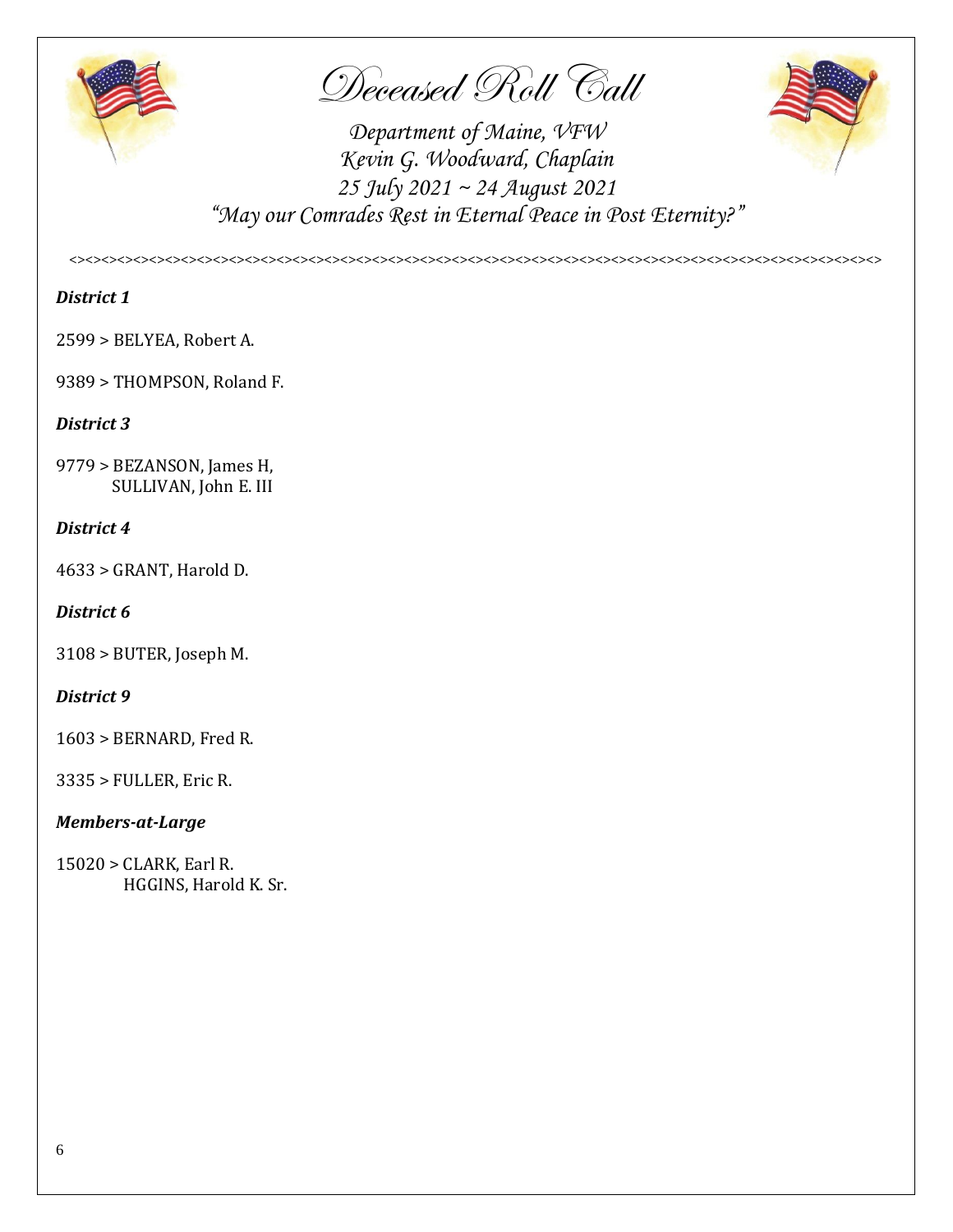

# *SENIOR VICE COMMANDER VETERANS SERVICE OFFICE ~ TOGUS BEAL's HOUSE PUBLIC RELATIONS OFFICER COMMANDERS SPECIAL PROJECT (CSP) Jenifer L. Lane*



 Greetings and Salutations! I hope this edition of the Maine General Orders finds you well and motivated for another great year of helping Veterans.

 The things I am doing this year: Beals Hospitality House Togus, Public Affairs, Veterans Service Office, and Commander's Special Project. Please keep all these programs in your thoughts and I welcome all donations sent to me at: 290 Old Greene Road, Lewiston, ME 04240.

*Beals House:* Can use single ply toilet paper, paper towels, coffee pods, and bottled water.

*Public Relations:* Please send your publications to our Historian for the Commander's book.

 *CSP:* This year's Commander's Special Project is House in the Woods in Lee, ME. Please take the time to review their history and mission at *[www.houseinthewoods.org](http://www.houseinthewoods.org/)*. They do great things for our Veteran community and they made the ultimate sacrifice that no family should ever endure.

 As always, I Thank you for your continued support of my mission, your continued support of our veterans and go get 'em!

# *\*\*\*\*\*\*\*\*\*\*\*\*\*\*\*\*\*\*\*\*\*\*\*\*\*\*\**

# *JUNIOR VICE COMMANDER INSPECTIONS ~ POW/MIA John J. Bouchard*

 *Inspections:* We are off to another year for inspection. If you do not feel safe to inspect a Post, wear a mask to protect yourself. Commanders, make sure you give the inspection forms to your Deputy Inspectors. Hope you all have a good year and be safe. All Posts and Districts need to be inspected. Make sure you call your Post or District about a week before to inspect their post or District. *You cannot inspect your own post or*  **District. Deadline for completion of inspections is 28 February 2022.** You all be safe. (Smile, God Loves You All)

 *POW/MIA:* Don't forget to send your reports on POW/MIA to get your Post credited. Credited is the POW/MIA chair, flying the POW/MIA flag, any functions dealing with POW/MIA. Returning home with full honors are:

| >Army Sgt John E. Hulburt                            | >Army Pfc Philip T. Hoogacker                           |
|------------------------------------------------------|---------------------------------------------------------|
| >Navy Seaman 1st Class Donald A. Stott               | >Navy Chief Machinist's Mate Ralph A. Derrington        |
| >Army Sgt Bernard J. Sweeney Jr.                     | >Army Cpl. Charles E. Lee                               |
| >Navy Fireman 1 <sup>st</sup> Class Walter S. Belt   | >Marine Corps Sgt Donald D. Stoddard                    |
| >Navy Electrician's Mate 3rd Class Alphard S. Owsley | >Navy Electrician's Mate 3rd Class George M. Gooch      |
| >Navy Pharmacist's Mate 3rd Class George L. Paradis  | >Navy Corps Reserve Pfc. J.L. Hancock                   |
| >Army Cpl. Walter A. Smead                           | >Navy Fireman 2 <sup>nd</sup> Class Ralph C. Battles    |
| >Army Pfc. Louis N. Crosby                           | >Marine Pfc. Henry E. Ellis                             |
| >Army Cpl. Pete Conley                               | >Marine Corps Pfc. Glenn F. White                       |
| >Army Pfc. Morris E. Swackhammer                     | >Navy Storekeeper 1 <sup>st</sup> Class Harry E. Walker |
| >Navy Seaman 2 <sup>nd</sup> Class Arthur R. Thinnes | >Army Pfc. Louis N. Crosby                              |
| >Army Pfc. Warren G.H. DeVault                       | >Navy Seaman 1st Class Leonard F. Smith                 |

**\*\*\*\*\*\*\*\*\*\*\*\*\*\*\*\*\*\*\*\*\*\*\*\*\*\***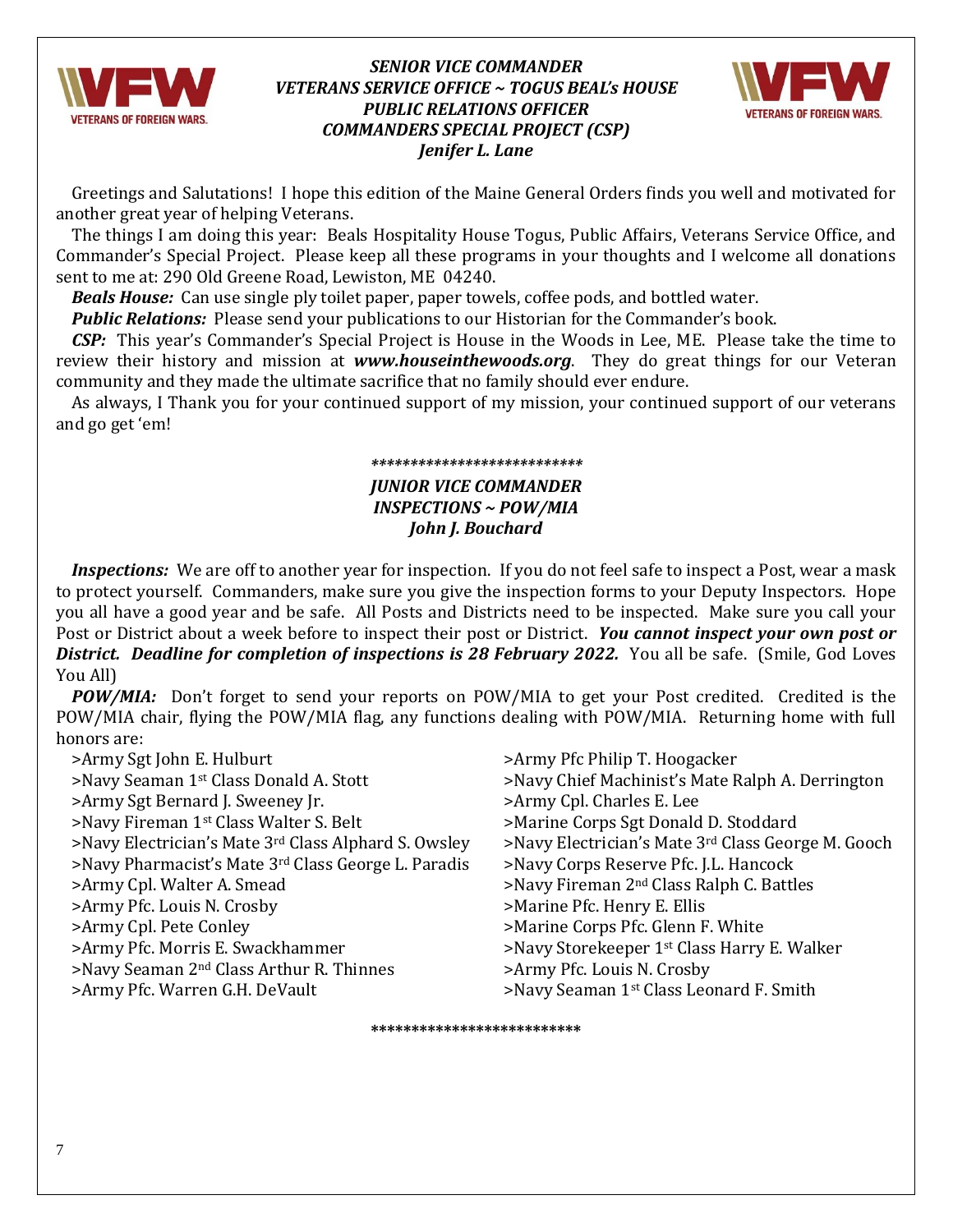# *QUARTERMASTER CHIEF OF STAFF NATIONAL COUNCIL MEMBER, MAINE (NCM,M) BUDDY POPPY ~ INSURANCE & BONDS David D. Williams, PSC*

*Past NCM,M:* Hello Comrades, I hope that you are all having a great summer and doing many exciting things at this time. I would like to Thank all the people, Posts and Districts that made me Council member for the last 4 years. It truly has been an honor and privilege to have represented you along with the rest of the membership of the Maine, VFW. I have learned lots about the way the VFW run on a daily-basis at National Level. And Council members that have the final say with what the organization does. I know that I always had Andre check with the Maine membership before I voted either way on any particular issues. I was elected to represent all of Maine, Officers and Members and I voted as so. There may have been an instance or two were I felt different but I always voted for what the majority wanted.

 Again, I would like to Congratulate Steven SanPedro and he will continue to do a great job just like all the State NCM,M that he is following.

I am not going away, I will continue to be the Quartermaster as long as the membership wants me too.

*CoS*: I would like to Thank Commander Littlefield for asking me to be his Chief of Staff. It is an honor and privilege to assist him in any way that I can.

 I do not have much to report on this month but hopefully I will have information to put out next month after we get back from the National Convention.

 Just a reminder that the new membership year has begun. Steve SanPedro puts out the membership twice a week so keep an eye out to compare how your Post is doing. Let's make Herman 100% Commander and keep our continues growth streak alive. At least for one more year.

### *Advancing the VFW Mission*

*QM*: I hope by the time you read these GO's you have gotten a package in the mail From the State Adjutant with all the forms you will need for the upcoming year. I always get a call asking for this form or that form, they are all in the yellow envelope that was sent out to all Quartermasters. I would like to thank Andre for sending these out to each Post as it is time consuming but must be done each year.

 *Quarterly Reports:* As of August 1st, you should have sent in your reports for period ending June 30th. Remember, they are due within 30 days of the close of the period. With that said, please do not save them all up and bring them to a CoA or the convention, they need to be sent within 30 days of the close of the period.

*Bonding:* There are 2 forms in your yellow package that is required to be filled out when submitting your bonds. 1 is for my records and the other is for the Bonding company. So please fill out both because if not, I will have to return it so that it can be filled out and signed, this has been going on for many years and still some only send me the 1 page.

 Remember, *I am not putting out a QM hit list this year,* if you don't know if you sent me in your reports, give me a call 207-357-6664 and I will let you know or drop me an email at *[davidpost1641@live.com.](mailto:davidpost1641@live.com) Advancing the VFW Mission*

#### **\*\*\*\*\*\*\*\*\*\*\*\*\*\*\*\*\*\*\*\*\*\*\*\*\*\*\*\*\***

# *JUDGE ADVOCATE VOICE OF DEMOCRACY ~ PATRIOT'S PEN ~ TEACHER OF THE YEAR WAYS & MEANS Anthony R. Kimble*

 Hope everyone is having a wonderful summer and enjoying some relaxing time with family and friends. This has to be one of the weirdest Summer we have had weather wise, one day I have to sit in front of the A/C and wish for snow and 4 days later, I am wrapped in a sweatshirt wondering if we will ever see the temperature over 65 degrees. Be well and stay safe and I look forward to see you all when we get together.

 *Voice of Democracy and Patriot's Pen:*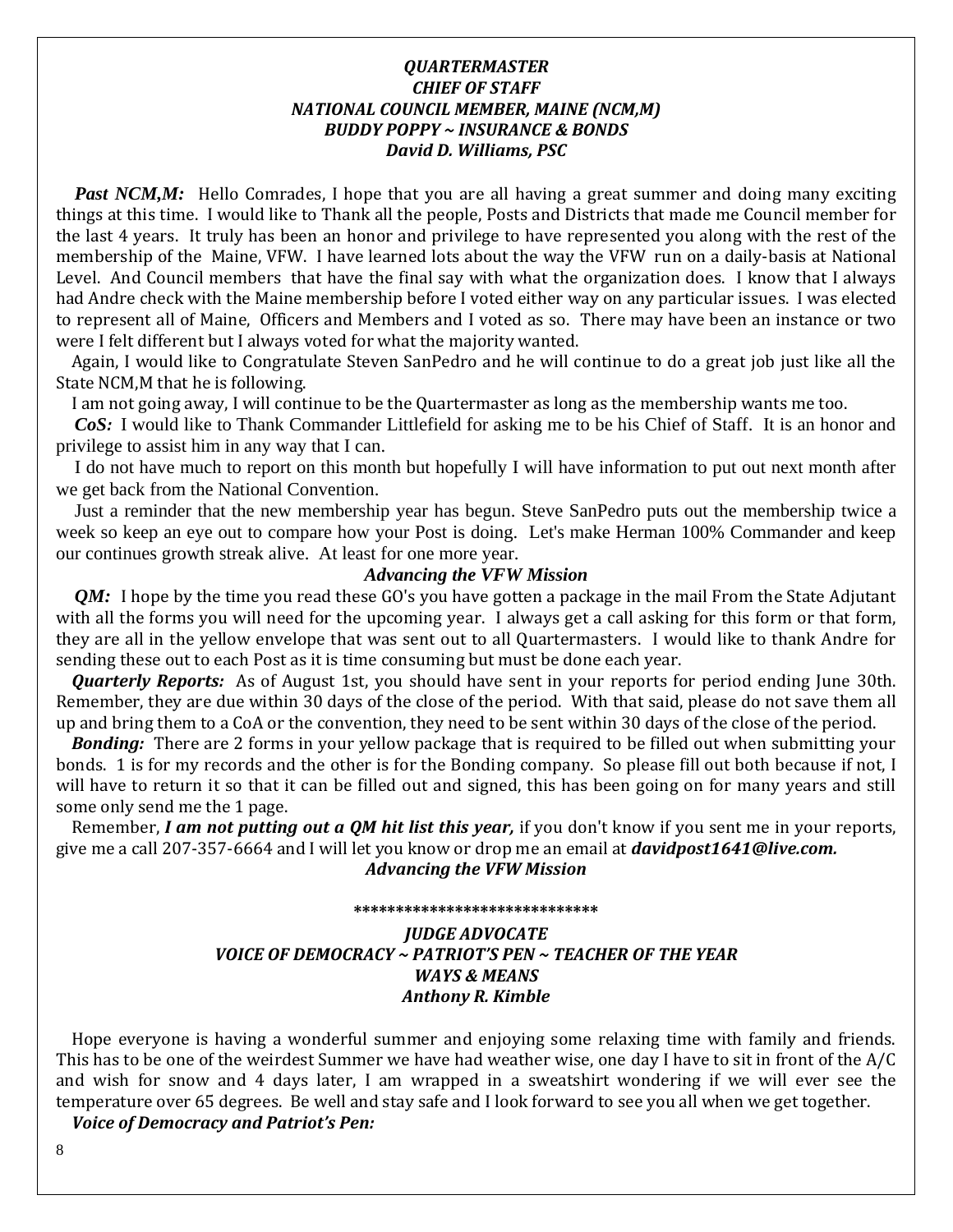# 2021-2022 **Voice of Democracy** theme will be: *America, where do we go from here?* 2021-2022 **Patriot's Pen** theme will be: *How can I be a good American?*

 The new 2021-2022 Voice of Democracy and Patriot's Pens entry forms are now available on the Maine VFW website.

Program brochures designed to be duplicated for distribution can be viewed at:

*[www.vfw.org/uploadFiles/VFW.org/Community/Teacher%20Award%20Brochure.PDF,](http://www.vfw.org/uploadFiles/VFW.org/Community/Teacher%20Award%20Brochure.PDF)* or ordered through the VFW Store.

*Important Dates to Remember:*

 *Voice of Democracy/Patriot's Pen*

*1 November* > All 1st Place School Winners due to the Post for Post Judging

*I5 November* > All 1st Place Post Winners due to District for District Judging

*\*\*1 December* > All 1st Place District Winners due to Department for Final Judging

 *District to Department – One entry per District – with student's head and shoulders photo, and all personal information filled out on entry form. This applies to all entries to Department. Including your Districts posts participation report, form will be provided to be filled out and returned with your first place entry.*

*30 December* > Completion of Department Judging

 *15 January* > Department Winners to National (Complete Package)

 *Teacher of the Year*

*1 November* > Teacher Nominations Due to the Posts

*15 November* > Teacher package due to the District for Judging

*1 December* > Teacher Packages forwarded to Department for Final Judging

*30 December* > Completion of Department Judging

*30 December* > District Participation Reports due to Department Chairperson

# *NOTICE!!!* **Requirements for Teacher of the Tear Entries**

Completed Teacher VFW Entry Form

Nomination Letter (Up to 350 words)

Teacher Resume (1 page up to both sides)

Up to five (5) pages (both sides) of supporting documentation

A good quality head and shoulders Photo

 *Ways and Means:* The tickets were mailed to all Post and District Commanders, please keep an eye out for them. We are going to be going with the same prizes as last year, 1st Prize \$500, 2<sup>nd</sup> Prize \$250, 3<sup>rd</sup> Prize \$100. We will also be doing some one-off raffles throughout the year, so stay tuned to those when I have the information, I will send it out.

### **\*\*\*\*\*\*\*\*\*\*\*\*\*\*\*\*\*\*\*\*\*\*\*\*\*\*\*\*\*\***

# *SURGEON HISTORIAN ~ STUDENT VETERANS OF AMERICA (SVA) Amy Morse-Meuchel*

 According to the Centers for Disease Control and Prevention, 159.5 Million people have been vaccinated in the United States which is about 48% of the US Population. Now, let's talk about ticks. Adult ticks, which are approximately the size of sesame seeds. Reminder, ticks can transmit Lyme disease. Ticks can be active any time the temperature is above freezing. A smart way to prevent ticks is to take a lint roller and roll all over your clothes and body after being in an area that you may have been exposed to catch any unwanted hitchhikers. Do not forget. *GIVE LIFE. DONATE BLOOD. HOLD BLOOD DRIVES.*

 *Historian:* Please continue to send anything your Post has been doing. Pictures, articles, and flyers. Feel free to even send them via Facebook Messenger.

 My information: Amy Hope Meuchel, 126 Gray Road 8B, Gorham, ME 04038*. [meuchelamyh@yahoo.com](mailto:meuchelamyh@yahoo.com)* or 207-894-0281.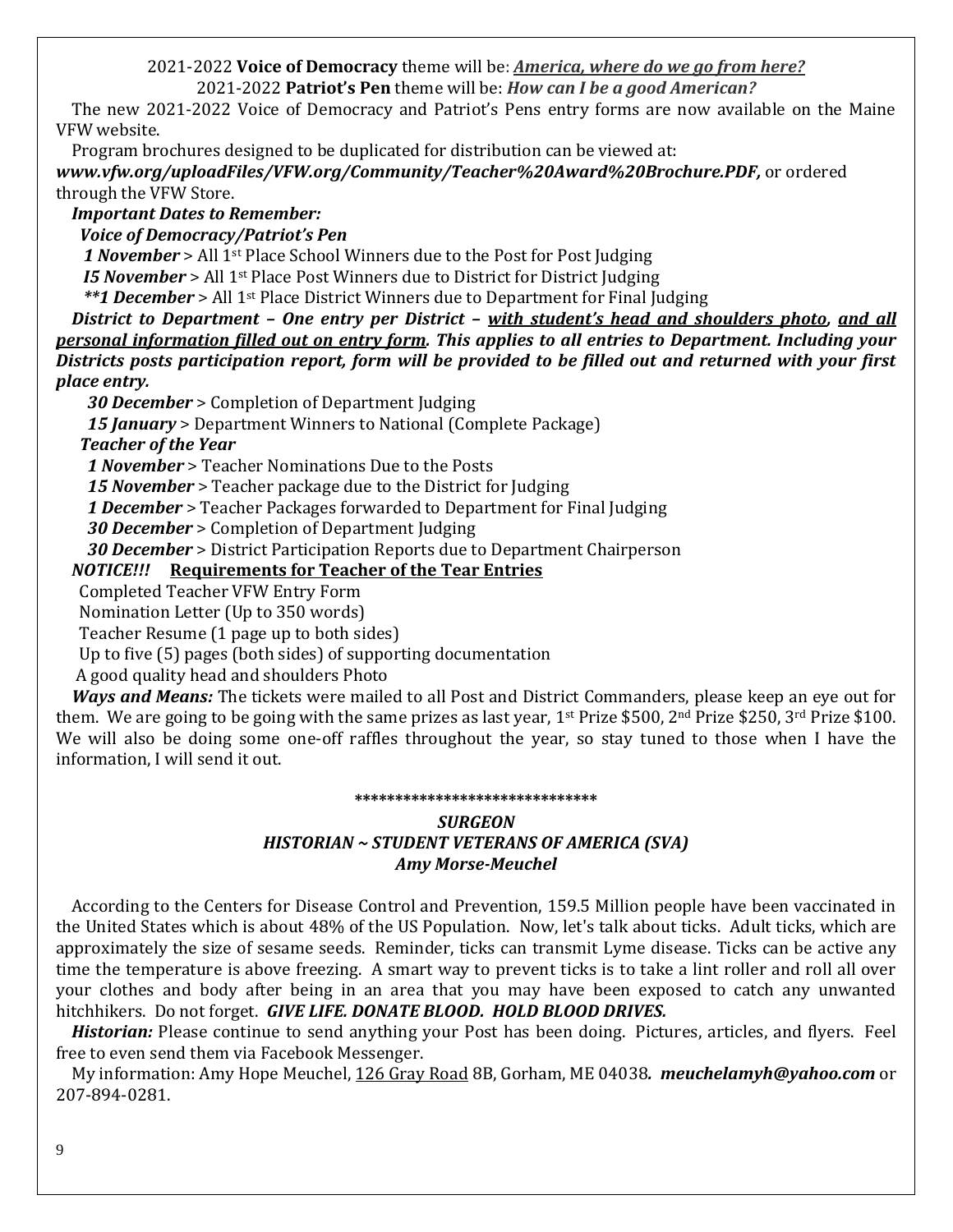#### **\*\*\*\*\*\*\*\*\*\*\*\*\*\*\*\*\*\*\*\*\*\*\*\*\*\*\*\*\*\***

# *CHAPLAIN MAINE OFFICERS LEADERSHIP DEVELOPOMENT (MOLD) WREATH ACROSS AMERICA (WAA) Kevin G. Woodward, PSC*

 Quarterly Chaplain Reports are due NLT September. This is for District and Post Chaplains…..Please get these reports in to me. The Form is on our Department Website. Thank You! With us still dealing with all the pitfalls relating to the COVID-19, please try to maintain checks on your Post members. I realize that this can be difficult but, a phone call could make all the difference in the world to let Comrades know that they are thought of. If there is someone sick in your Post, please let me know so that I can send a card. Please remember to give me their Name and mailing address Plus Zip code. Please fill out as much information on the Graves Registration Form and submit them in a timely manner.

 *MOLD:* As of this writing, I am waiting for some additional information for the pending MOLD. I am looking for it to be held in September. More information will be sent out as soon as possible. Commanders, Quartermasters, Adjutants, Trustees, Chaplains as well as any members would benefit and are encouraged to attend one of the sessions. As I stated last month, we have several new individuals that have been elected or appointed to positions at both Post and District levels. This training is designed to assist those individuals. The Department Officers are here to assist you in any way. Please take advantage of having them as a captive audience and pick their brains in order to help the Department of Maine thrive.

 *WAA:* National Wreaths Across America Day December 18, 2021. The mission to *"Remember, Honor and Teach"* is carried out by coordinating wreath-laying ceremonies at Arlington National Cemetery, as well as over 1,500 additional locations in all 50 U.S. States, at sea and abroad. Please become a part of this mission to honor our fallen Comrades and help the Department with your sponsorships. Each \$ 15.00 sponsorship that you obtain provides a return of \$ 5.00 to the Department to assist in the continuing support of our various programs. Please send sponsorships to: Kevin G. Woodward, 9 Johnson Lane, Machiasport ME. 04655. ME0016P is the Department ID number and should be placed in the memo field of your check. You can also do a sponsorship online

*https://www.wreathsacrossamerica.org/pages/20060/Overview/?relatedId=14720&modSw=donate*

# **\*\*\*\*\*\*\*\*\*\*\*\*\*\*\*\*\*\*\*\*\*\*\*\*\*\*\*\*\*\*** *IMMEDIATE PAST STATE COMMANDER SCOUTING Michael K. Davis, IPSC*

 Congratulations to the Department of Maine, Districts 1 Danford Saucier, 9 Teresa Drag, 11 William Day, Posts 9935 Sanford James Bachelder, 1603 Jerard Lurz, 7997 Old Orchard Beach William Day and 10643 Windham Willie Goodman for attaining All American Commanders for 2020-2021.

 *Scouting:* Good things are happening in Scouting this year. Currently, have two Scouts earning their Eagle Scout in August. Post and Scouts have worked on Memorial day events, laying flags, giving scouts a meeting hall for meetings.

 The following Posts are reported in Scouting for 2021-2022: District 10 10643, 10879, District 11 9935, 9394

 Scouts who are registered, active members of a Boy or Girl Scout Troop, Venturing Crew, or a Sea Scout who have received the Eagle Scout Award, Girl Scout Gold Award, Venture Summit Award or Sea Scout Quartermaster Award are eligible for the Scout of the year.

Scout of the Year dates: Deadline for entry to VFW post is March 1st

 Deadline to Department April 1st (Posts should notify District of submissions) Deadline to National Headquarters May 1st

 My desire and goal is for all Posts and Districts to seek out applicants to work with and submit them to me for consideration. I should receive applicants from each District.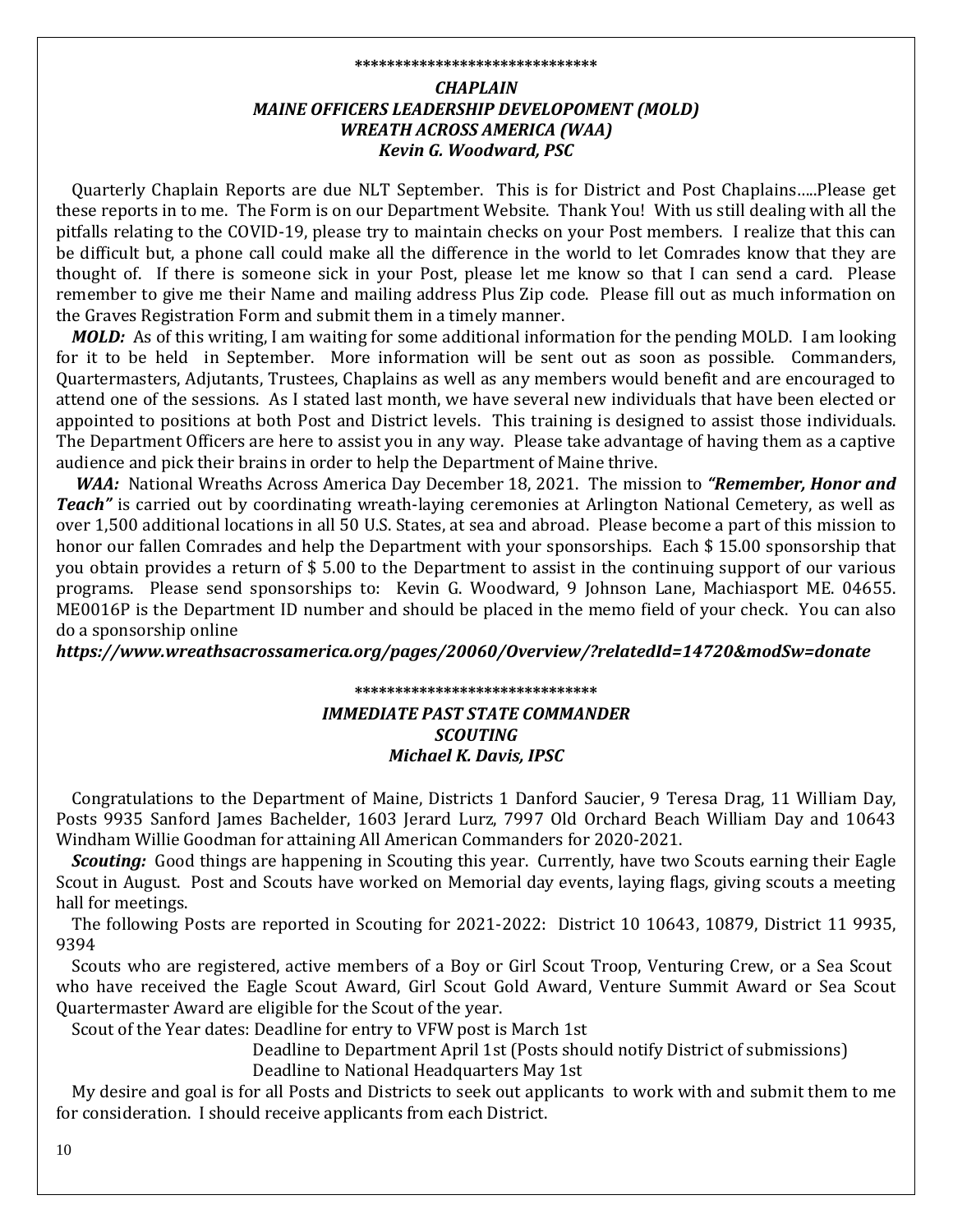If you know of a scout that has completed his Eagle project and will be awarded Eagle rank, contact me. I have certificates that the Department can award to those Scouts.

# *Boy Scout Web Page*

 Pinetree Council > *[https://www.pinetreebsa.org](https://www.pinetreebsa.org/)* Katahdin Council > *[https://www.katahdinareabsa.org](https://www.katahdinareabsa.org/)*

# *Girl Scouts of Maine*

# *[http://www.girlscoutsofmaine.org](http://www.girlscoutsofmaine.org/)*

 Scouting reports may be mailed to me at 135 Conant Ave., Auburn ME 04210. If you submit your community activities reports online at the Post website, I will receive them. If you do not see credit in the GO's' please contact me.

### **\*\*\*\*\*\*\*\*\*\*\*\*\*\*\*\*\*\*\*\*\*\*\*\*\*\*\*\*\*\***

### *AMERICANISM/LOYALTY DAY Michael A. McInnis, Chairman*

We are now entering the fourth month of the reporting year for Community Activities. So far, We have 1 District and 14 Posts that reported in Americanism/Loyalty Day Programs.

 *Americanism:* All Posts should be reported in Americanism. If you fly an American flag at home or at your post, marched or participated in a Memorial Day Parade, Fourth of July Parade or Program and/or placed flags on graves for Memorial Day. Please report any/all programs completed either in person or on social media.

 *Loyalty Day:* All Posts should be reported in Loyalty Day. All Posts & Districts have held meetings. A Loyalty speech for you to use was sent to all Posts by Department Adjutant Andre Dumas. Many of you may not have held meetings, you can report if you participated by placing the Loyalty Day Speech on your social media. Please report any/all programs completed either in person or on social media.

### **\*\*\*\*\*\*\*\*\*\*\*\*\*\*\*\*\*\*\*\*\*\*\*\*\*\*\*\*\***

# *AUDIT & FINANCE DEPARTMENT GRANTS Alfred E. Michaud Sr., PSC*

 The Audit and Finance Committee met at Waterville Post 1285 on 7-10-21 at 10:00 to do final audit of the books. The books were found to be in good working order for close out.

 *Grants:* **Homeless Veterans Grant** through the Department of Labor \$10,000.00 **is in progress of being written waiting on documents from Homeless Chairman.**

 Our **State of Maine VSO Grant** \$60,000.00 funds are starting to trickle in should receive a check for \$13,069.47 in next month or so.

 Our **VA Transportation Grant** the **\$40,000.00 has been submitted awaiting final approval by government.** 

 **Our State Homeless Veterans Grant** we have had no info passed on if we will receive any this year so far.

# **\*\*\*\*\*\*\*\*\*\*\*\*\*\*\*\*\*\*\*\*\*\*\*\*\*\*\*\*\*\*\*\*\*\*\***

### *COMMUNITY ACTIVITIES Christopher L. Robison, PSC*

 Comrades, this year's Community Activities Program has been disseminated to all Posts, Districts, Department Officers, and Past State Commanders. Please take the time to read the packet. There have been a couple of changes. I appreciate the reporting done thus far. Please continue the good work. If you have questions about the programs, reach out to the respective chairman.

 Congratulations to the All-American and All-State Commanders and Quartermasters. Enjoy your summer! Yours in Comradeship.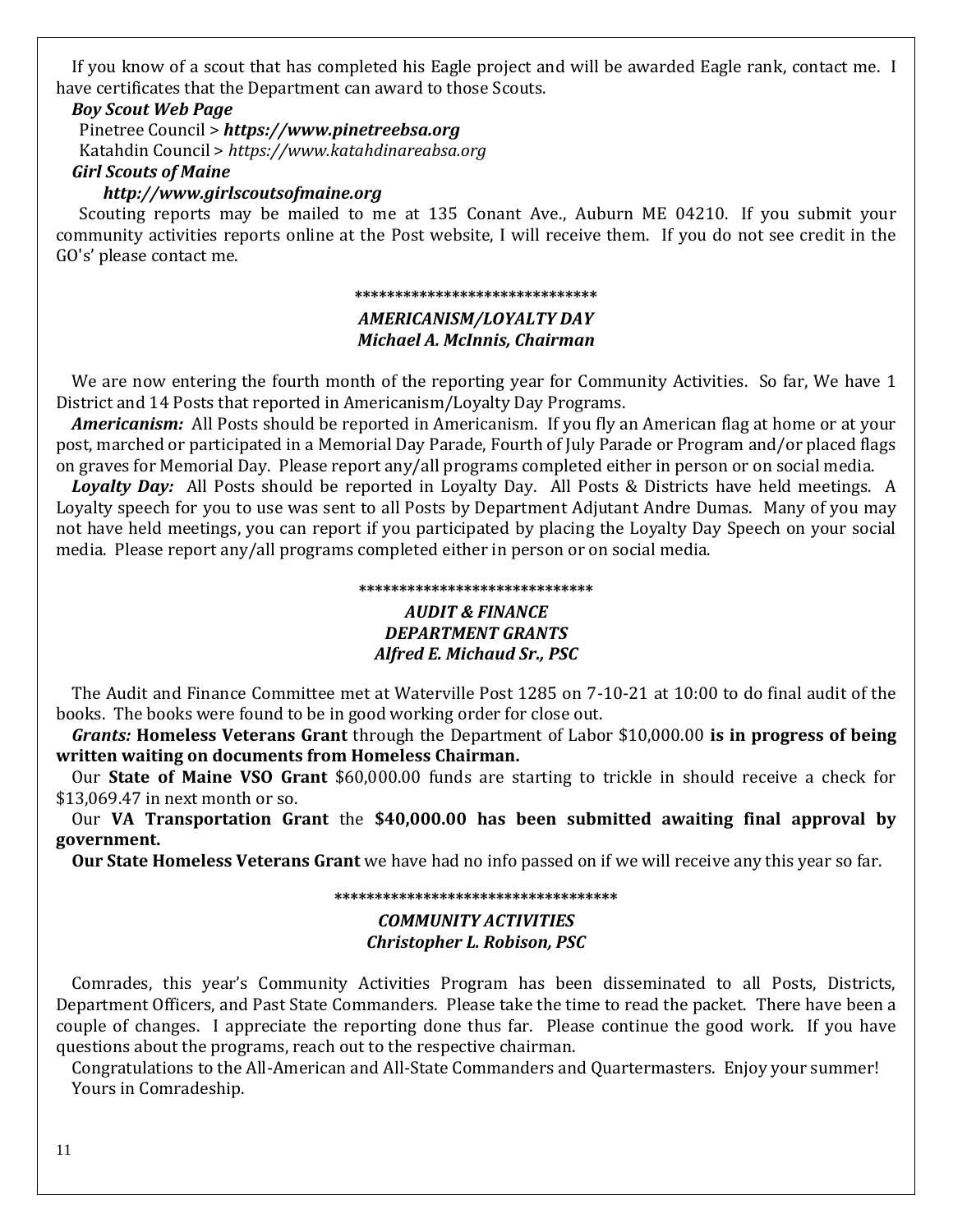# *CREDENTIALS Arthur J. Roy, PSC*

Hello one and all. I hope that this finds you and your families all well and healthy.

 Now that we are moving forward and hope that we are going to have a full state convention in June 2021 in Lewiston, ME. IAW with *Department By-Laws, Department Convention, Article 5, Section 5(g)* > All monies owed to the Department, Trustee Reports, Post Inspection, Copy of Bonding must be in the hands of the Quartermaster prior to being eligible to vote. All Posts and Districts are also required to be incorporated.

#### **\*\*\*\*\*\*\*\*\*\*\*\*\*\*\*\*\*\*\*\*\*\*\*\*\*\*\*\*\*\*\*\***

# *HOMELESS VETERANS VETERANS CEMETERY SOUTH ~ ASSISTANT LEGISLATIVE (Augusta) MEMBERSHIP RECRUITER (South) James E.N. Bachelder, PSC*

 *Stand-Downs:* We are working with the MBVS who are planning 3 Stand-Downs in October. First is Caribou on October 5<sup>th</sup>, then Bangor on October 12<sup>th</sup> and Lewiston on the 19<sup>th</sup>. The events will be at the VA CBOCs. The MBVS has a commitment from the VA to supply medical staff for health checkups for the Veterans. We are behind in the work needed for the grant because the VA waited before getting clearance from the Cary Medical Center because they share the parking lot. We are hoping the bureaucrat have a good heart and suspend the 90 days waiting period normally imposed.

 The Maine Veterans in Need, Inc. (MVN) is working with Preble Street Resource Center with their 100 Veteran Challenge which starts on August  $3^{rd}$  till Veterans' Day on November  $11^{th}$ . If the goal is not met, it will not end the program. 100 Veterans is the goal. MVN is helping with the household furnishings. We have a network from the county to Westbrook that is ready to support the Veterans when they receive access to the home.

 There is a gap that we need to fill, Welcome Home Baskets. The VA Wishlist should be in these GO's. Almost everything can be donated just the microware and coffee pot need to be purchased. To cover the 100 Veterans', we hope to house our Challenge for us is to make 20 Baskets. The other organizations being challenged are the Maine American Legion, Maine AMVETS, Maine DAV and the Maine Elks Association. With all 5 organizations making 20 baskets each, we have the Homeless Veterans with a comfortable home.

During a MVN meeting the VA stated:

Data for homeless Veterans working with VA programs for fiscal year 2021:

Alcohol addiction: 36%

Drug addiction: 20%

Addiction to both drugs and alcohol: 13%

Mental Health disorder: 71%

Dual Mental Health and addiction: 36%

 Does this mean that homelessness is a symptom of Mental Health disorders for almost three quarters of all the Homeless Veterans the VA is caring for?

 According to the June By-Name-List from 3/31/2021 to 6/29/2021, there are 181 known Homeless Veterans. One hundred forty- two (142) Veterans are in emergency shelters (ES) or transitional housing (TH). Thirty (33) are unsheltered. We now have forty-five (45) chronically Homeless Veterans on the list. It took an average of 232 days for a Veteran to obtain permanent housing (PH). During this 90-day period, 41 Veterans received PH. During the same time period, 72 new Homeless Veterans were found.

The Maine Homeless Veterans Action Committee (MHVAC) had no updates this month.

 If you have any questions, please feel free to contact me at james.bachelder@metrocast.net or call 432-7127 between 9 am to 9 pm.

 *Veterans' Cemetery South:* We are still waiting on white marble stone to complete the POW/MIA tablets and the memorial as a whole.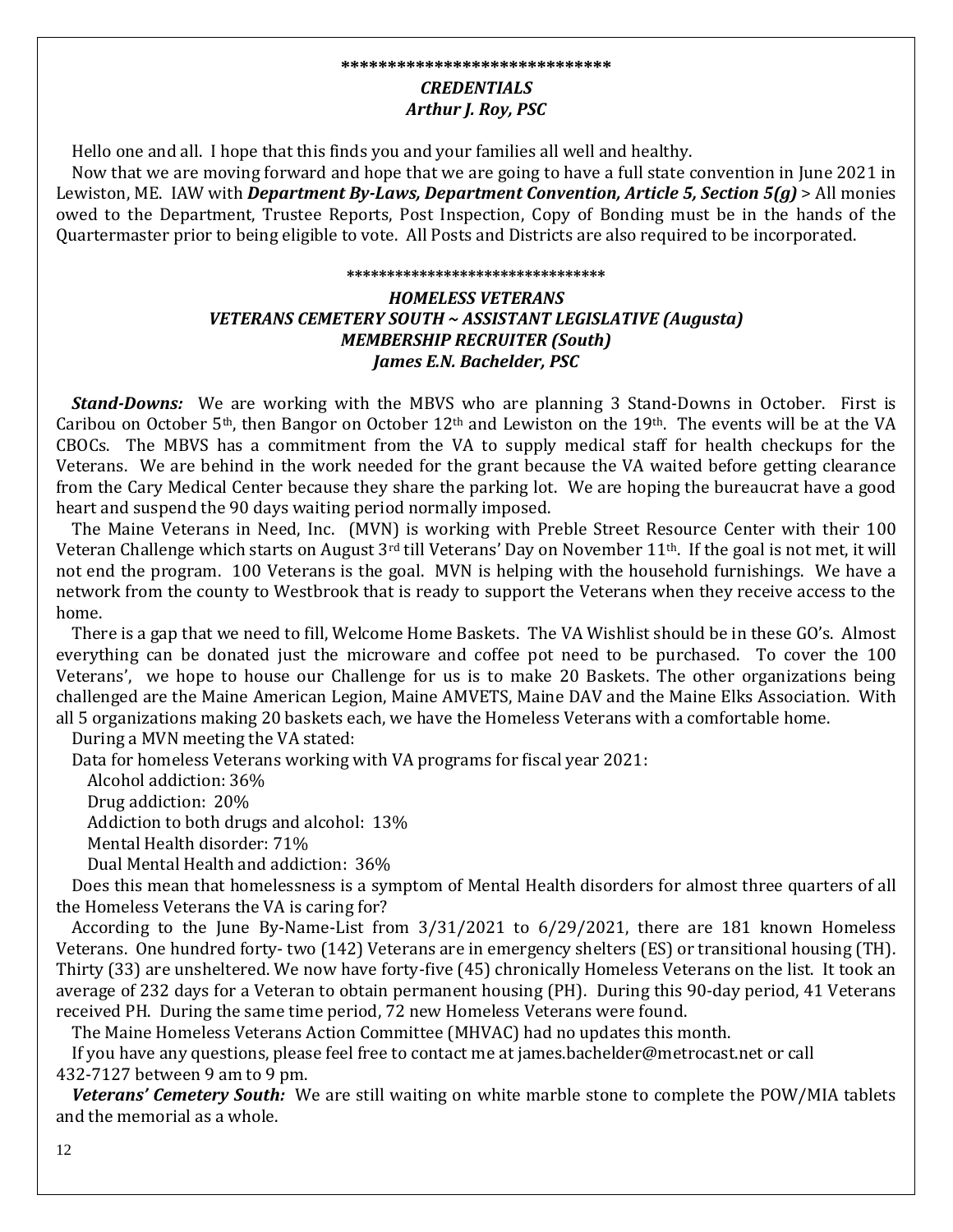The pricing for the committal shelter upgrade will be updated, then we have the funds to cover the cost. The estimation is \$30,000. We have just over \$7,000 now.

 The association met with the Director of the Bureau of Veterans Services to discuss where the maintenance is lacking. There were 19 agreed upon items. Eleven of the items are fixed or being worked on at this time. The difference is amazing. The section A looks so good that is makes the rest of the ground wanting. The problem is the section A work has better loam and it makes the rest of the grounds look in need of work. The grounds need to have the top 6 inches removed and have the same loam with irrigation and drainage and everything will look like section A.

We had a meeting this month on Thursday July 22 at the cemetery administration building. The Chairman had to reschedule the date because of his wife's cancer treatment.

 If you have any questions, please feel free to contact me at **james.bachelder@metrocast.net** or call 432-7127 between 9 am to 9 pm.

*Legislative (Augusta):* The Legislative session is over. They are on their Spring Break.

### **\*\*\*\*\*\*\*\*\*\*\*\*\*\*\*\*\*\*\*\*\*\*\*\*\*\*\*\*\*\***

# *HOSPITAL/VAVS Michael W. Blair, Director*

 Total donations for the month of July 2021 were \$ 975.00 \$ 700 is to be used by Hospital / VAVS as needed for Veterans' care. \$ 25.00 will go to Homeless Veterans; \$ 250.00 will be used to buy Bingo/Coupon Books. I would like to thank Posts, # 6859 Portland, # 5744 Berwick, # 6924 Fairfield, and #7738 Bath.

#### **\*\*\*\*\*\*\*\*\*\*\*\*\*\*\*\*\*\*\*\*\*\*\*\*\*\*\*\*\***

# *MEMBERSHIP LEGISLATIVE ~ MAINE VETERAN'S HOMES (MVH) Steven J. SanPedro, PSC*

 Comrades: Congratulation to our All-American District Commanders - District 1 - Danford G. Saucier, District 9 - Teresa J.S. Drag and District 11 - William E. Day Post Commander - Post 9935 Sanford – James E.N. Bachelder, Post 1603 Auburn - Jerard M. Lurz, Post 7997 Old Orchard Beach – William E. Day and Post 10643 Windham – Willie L. Goodman. This is a great accomplishment that all of you and your Post and District should be proud of!

 *National Council Member, Maine:* By the time you read this, I will be off to the National Convention in Kansas City, MO. I will be installed while there and look forward to starting this new chapter in my VFW service. Once again, I want to Thank outgoing National Council Member David Williams for all of his help as he transitions out and I transition in. I have some big shoes to fill and look forward to the challenge.

*Membership:* Congressman Golden's Office reached out to me asking for pros and cons of a bill he will Cosponsor. He will be the leading Democrat on this bill. It is called the *"Improving Veterans Access to Congressional Services Act of 2021''*. Which allows congressional office to be in the VA to offer direct service to the Veteran. This has been tested and showed great results. If funded separately, it could be great for Maine Veterans. If not, it will take away from other areas within the State. More to follow on this.

 *Membership:* MemStats is up and running now. For some reason, it took way longer than usual. We can now see where we stand. If you are wondering why Life Members are not showing up, that is because they don't drop in until early September. Please just keep working your rosters and conducting those Recruiting Events. The Commander-in-Chief has changed the Membership program. If your District reaches 100% and completes the required programs, you will be an All-Americans District. Only the top 10 will receive their cover at the National Convention. District 11 and on will have to buy their cover. This is a good change that will help a lot of District earn the title of All-American. As always, our goal is to *Retain, Reinstate and Recruit Members.* Make sure you read and understand the 2021-2022 Department and National Membership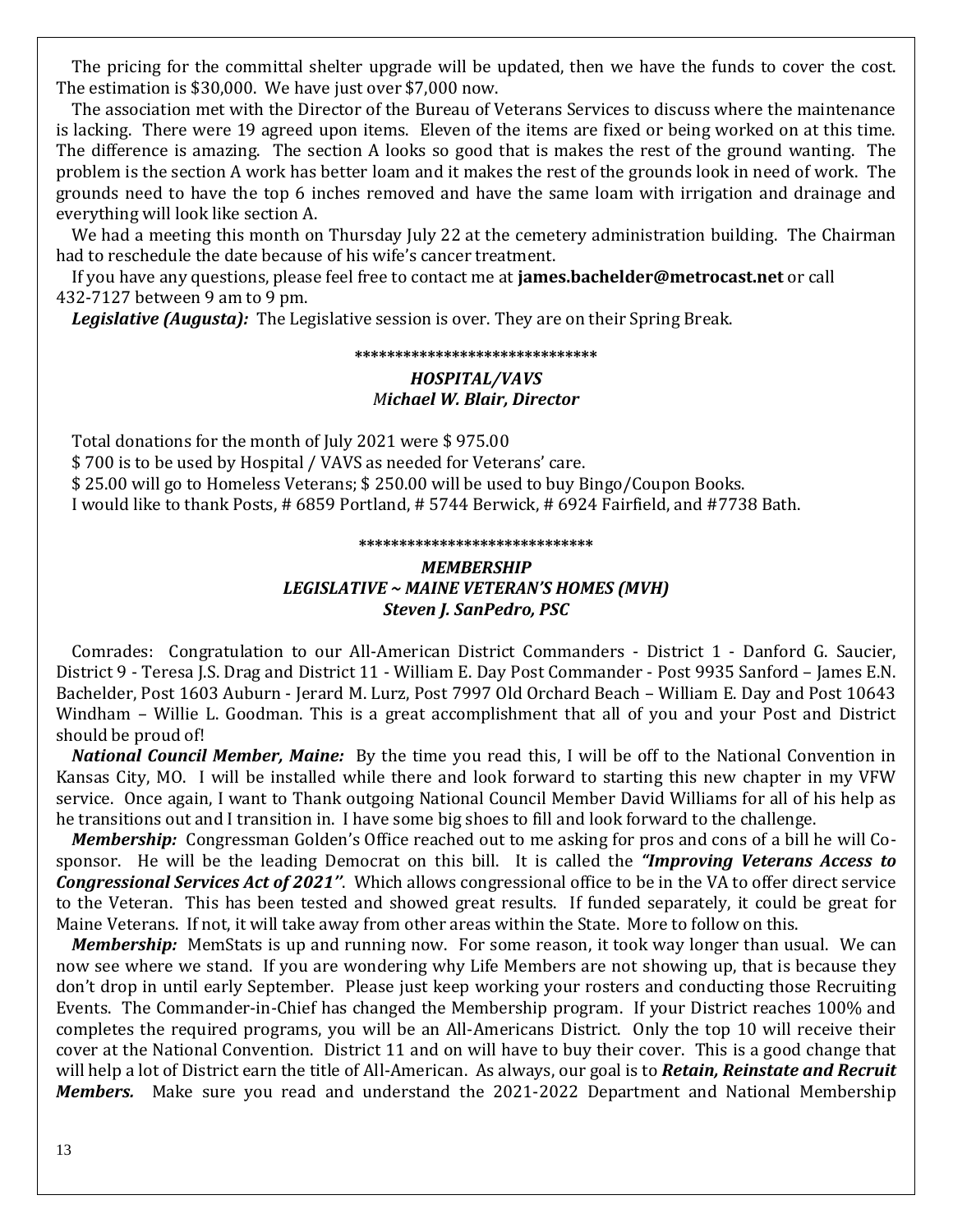# Program. If you have any *questions on Membership, please contact me at 207-894-5260 or email me at [sanpedro105@roadrunner.com](mailto:sanpedro105@roadrunner.com)*

 *Maine Veterans Homes:* The Homes are still battling the COVID-19 virus. This takes a total team effort that has one goal of keeping the virus out. As always, I would like to Thank the staff of the Homes for their continuous commitment during this pandemic. The Augusta Home is coming along and should be open in September. This home is going to impress all of you. It is the way of the future for the Homes. Many of the Homes are looking for volunteers to help screen visitors. If you want to help, reach out to your local Home and help them live up to their motto of *"caring for those who served!"*

# *"ADVANCING THE VFW MISSION"*

# **\*\*\*\*\*\*\*\*\*\*\*\*\*\*\*\*\*\*\*\*\*\*\*\*\*\*\*\*** *NATIONAL HOME Teresa Drag, Chairperson*

Thank you to Post 6979 (York) and District 9 for their donations to the National Home.

 **Message from Mel: PLEASE do not send donations to him as it causes unnecessary delays.** *If a Post or District does a donation sponsorship (such as a brick or a tree), please let me know so that we can track and say thank you!* Send donation checks to me at: Teresa Drag, PO Box 140, Paris ME 04271. Mark on the memo line that it is for the National Home (I'll know that, but it makes it easier if you've already written it in.)

# **\*\*\*\*\*\*\*\*\*\*\*\*\*\*\*\*\*\*\*\*\*\*\*\*\*\*\*\*\*\*** *VETERANS SERVICE OFFICE*

# *Cornelius J. Ware, SO*

 *Service Office COVID-19 Procedures:*As our office gets ready to transition into a modified Phase III, we are still doing appointments only, no walk-in traffic. This is still a temporary measure but necessary for R.O. protocol and the depleted office staffing level. We are awaiting VARO's plans and procedures for the full safe reopening of our offices. Until then, remember the VSO staff though limited is still here in the office and ready to assist you. We are still conducting business with the health and safety of the staff and the Veteran's we serve as our primary concern. Sorry for the temporary inconvenience. You can continue to reach us at the VFW Service Office phone number 207-623-5723. Email us at *[vfw.vbatog@va.gov](mailto:vfw.vbatog@va.gov)* or regular mail:

VFW Dept. Service Office, VA Regional Office, P.O. Box 3311, Augusta, ME 04330-3311.

 Thank you for your understanding and support as we continue to work through this crisis together. In our absence, you can contact the Togus Benefits Office at 207-621-6938 for assistance. But for now, please stay healthy and stay safe.

 *NVS Proficiency Training:*NVS Virtual Proficiency Training Conference for the fall are as follows. Basic Part 1 > September 19-24: Advanced course > September 19-23 and Intermediate course > November 14-19. The plan is to conduct all training sessions in-person at Annapolis for now. Subject to change due to COVID-19.

*Veterans Plaza Dedication:*The city of Brunswick will celebrate the dedication of the Veterans Plaza on the mall in downtown Brunswick. The event is scheduled for Saturday August 28th from 12 to 5 pm. Several Veteran organizations will have information booths and tables set-up. The Volunteer Jazz Band is on tap to provide musical entertainment. Come out and enjoy the festivities. For more information, please contact POC: David Watson 207-751-0945.

*Gray Area Retirees Day:*It's back Gray Area Retirees Day. The event will be held at the Maine Army National Guard Armory, 179 Western Ave Augusta, ME from 9 am to 2 pm. A wide variety of services and vendors with information will be available. Don't miss this opportunity to get legal service(wills/POA's) ID card renewals and more. You can contact SFC Paradis at 207-430-5920 for more information.

*"VETERANS SERVING VETERANS"*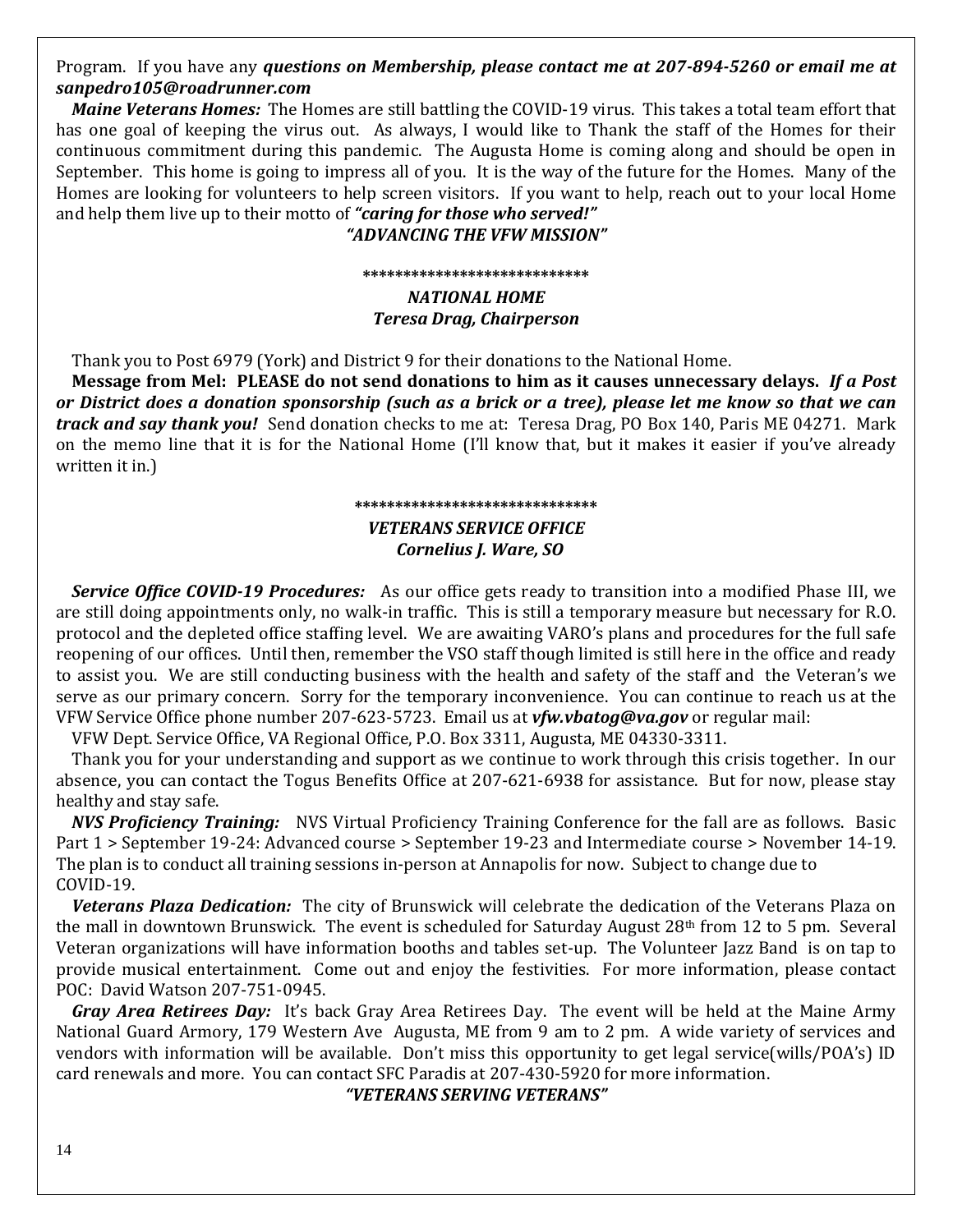### **\*\*\*\*\*\*\*\*\*\*\*\*\*\*\*\*\*\*\*\*\*\*\*\*\*\*\*\*\*\***

# *WEBSITE COORDINATOR Thomas R. Lussier, PSC*

 The Department Website is in good working order. The 2021-2022 VOD, PP themes and entry applications are available. The Department 2021-2022 directory has been updated.

 Please ensure any directory changes that need to be made are sent to the Department Adjutant. Would always like to see more guestbook entrees and photos.

 Comrades, the Department website contains an incredible amount of information designed to make everyone's job more helpful. Many years have been devoted to creating this site so please utilize it! If anyone has any problem, please don't hesitate to contact me. Thank You!

### **\*\*\*\*\*\*\*\*\*\*\*\*\*\*\*\*\*\*\*\*\*\*\*\*\*\*\*\*\*\*\*\*\*\*\***

# *YOUTH ACTIVITIES Michael A. Switzer, Chairman*

 GSME has listed the following events for September  *Sunday, September 12, 2021*

 Maine State Parks welcomes [Girl Scouts of Maine](https://www.girlscoutsofmaine.org/) on this special day of nationwide celebration because: *Girl Scouts Love State Parks!* We thank you for giving service to Maine State Parks.

# *Please be sure to:*

>Wear your Girl Scout vest or sash so that you will be recognized as a Girl Scout during your visit.

>Take photos of your visit to make sure others know how beautiful and important the Maine State Parks

are.

>Get all the details in communications from [Girl Scouts of Maine.](https://www.girlscoutsofmaine.org/)

>Be prepared. Stay up to [date with Parks Safety.](https://www.maine.gov/dacf/parks/safety/index.shtml)

>Learn the [Seven Principles of Leave No Trace.](https://lnt.org/why/7-principles/)

# *While you're visiting a Maine State Park consider:*

 >Picking up a Junior Ranger booklet to participate in the fun activities and programs that help you learn more about the parks and become a Jr. Ranger! Available at these 12 State Parks: [Aroostook,](https://www.maine.gov/cgi-bin/online/doc/parksearch/details.pl?park_id=7) [Bradbury](https://www.maine.gov/cgi-bin/online/doc/parksearch/details.pl?park_id=12)  [Mountain,](https://www.maine.gov/cgi-bin/online/doc/parksearch/details.pl?park_id=12) [Camden Hills,](https://www.maine.gov/cgi-bin/online/doc/parksearch/details.pl?park_id=14) [Cobscook Bay,](https://www.maine.gov/cgi-bin/online/doc/parksearch/details.pl?park_id=15) [Lake St. George,](https://www.maine.gov/cgi-bin/online/doc/parksearch/details.pl?park_id=27) [Lamoine,](https://www.maine.gov/cgi-bin/online/doc/parksearch/details.pl?park_id=16) [Lily Bay,](https://www.maine.gov/cgi-bin/online/doc/parksearch/details.pl?park_id=17) [Mount Blue,](https://www.maine.gov/cgi-bin/online/doc/parksearch/details.pl?park_id=18) Peaks [Kinney,](https://www.maine.gov/cgi-bin/online/doc/parksearch/details.pl?park_id=20)  [Rangeley L](https://www.maine.gov/cgi-bin/online/doc/parksearch/details.pl?park_id=20)ake, Sebago Lake, and [Warren Island State Parks.](https://www.maine.gov/cgi-bin/online/doc/parksearch/details.pl?park_id=30)

 >Working on an Outdoors badge like the Trail Adventure badges, those focused on environmental stewardship (Eco Learner, Eco Friend, etc.), or others with an outdoor focus

Learn more about this event at:

*https://www.maine.gov/dacf/parks/discover\_history\_explore\_nature/nature\_exploration/girl\_scouts.shtml*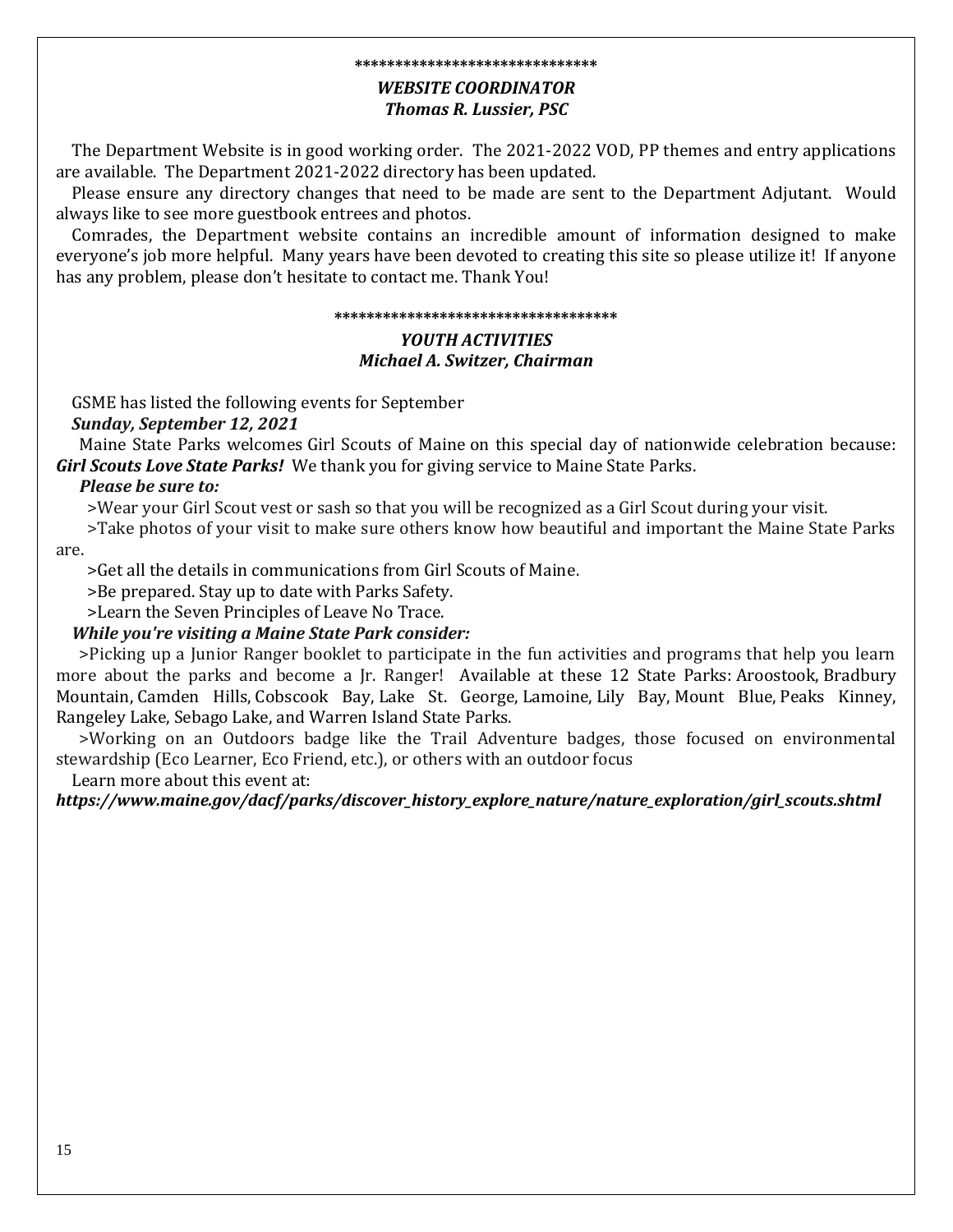| ERANS OF FOREIGN WARS<br>Mail to: Kevin G. Woodward, Chaplain<br>Department of Maine, VFW<br>9 Johnson Lane | <b>Graves Registration Report</b><br>Department of Maine, VFW                                                                                                                                                                                                              |                                             |
|-------------------------------------------------------------------------------------------------------------|----------------------------------------------------------------------------------------------------------------------------------------------------------------------------------------------------------------------------------------------------------------------------|---------------------------------------------|
| Machiasport, ME 04655-3048                                                                                  |                                                                                                                                                                                                                                                                            |                                             |
| Subject: Report of Deceased Comrade                                                                         |                                                                                                                                                                                                                                                                            |                                             |
|                                                                                                             |                                                                                                                                                                                                                                                                            |                                             |
| (Last Name)                                                                                                 | (Middle Initial)                                                                                                                                                                                                                                                           | (First Name)                                |
|                                                                                                             |                                                                                                                                                                                                                                                                            |                                             |
| (Branch of Service)                                                                                         | Who Served with: $\frac{During:}{N/m E_{TO} N/WH N/WH K_{OFG} N/WH N}$                                                                                                                                                                                                     | (War Era: WW I, WWII, Korea, Vietnam, etc.) |
|                                                                                                             |                                                                                                                                                                                                                                                                            |                                             |
|                                                                                                             |                                                                                                                                                                                                                                                                            |                                             |
|                                                                                                             |                                                                                                                                                                                                                                                                            |                                             |
| (Street Address)                                                                                            | (Town or City)<br>(State)                                                                                                                                                                                                                                                  | (Zip Code)                                  |
|                                                                                                             |                                                                                                                                                                                                                                                                            |                                             |
|                                                                                                             | Relationship: ____________________________ Obituary Enclosed: ___________________                                                                                                                                                                                          |                                             |
|                                                                                                             | Signed: ___________________Name ____________________________Office: __________________Date:___________________                                                                                                                                                             |                                             |
|                                                                                                             | (Print Name)                                                                                                                                                                                                                                                               |                                             |
|                                                                                                             |                                                                                                                                                                                                                                                                            |                                             |
|                                                                                                             |                                                                                                                                                                                                                                                                            |                                             |
|                                                                                                             |                                                                                                                                                                                                                                                                            |                                             |
|                                                                                                             |                                                                                                                                                                                                                                                                            |                                             |
|                                                                                                             | This receipt acknowledges that Post # ________________ has reported the death of Comrade:                                                                                                                                                                                  |                                             |
|                                                                                                             | $\sim$ 00 $\sim$ 00 $\sim$ 00 $\sim$ 00 $\sim$ 0.00 $\sim$ 0.000 $\sim$ 0.000 $\sim$ 0.000 $\sim$ 0.000 $\sim$ 0.000 $\sim$ 0.000 $\sim$ 0.000 $\sim$ 0.000 $\sim$ 0.000 $\sim$ 0.000 $\sim$ 0.000 $\sim$ 0.000 $\sim$ 0.000 $\sim$ 0.000 $\sim$ 0.000 $\sim$ 0.000 $\sim$ |                                             |